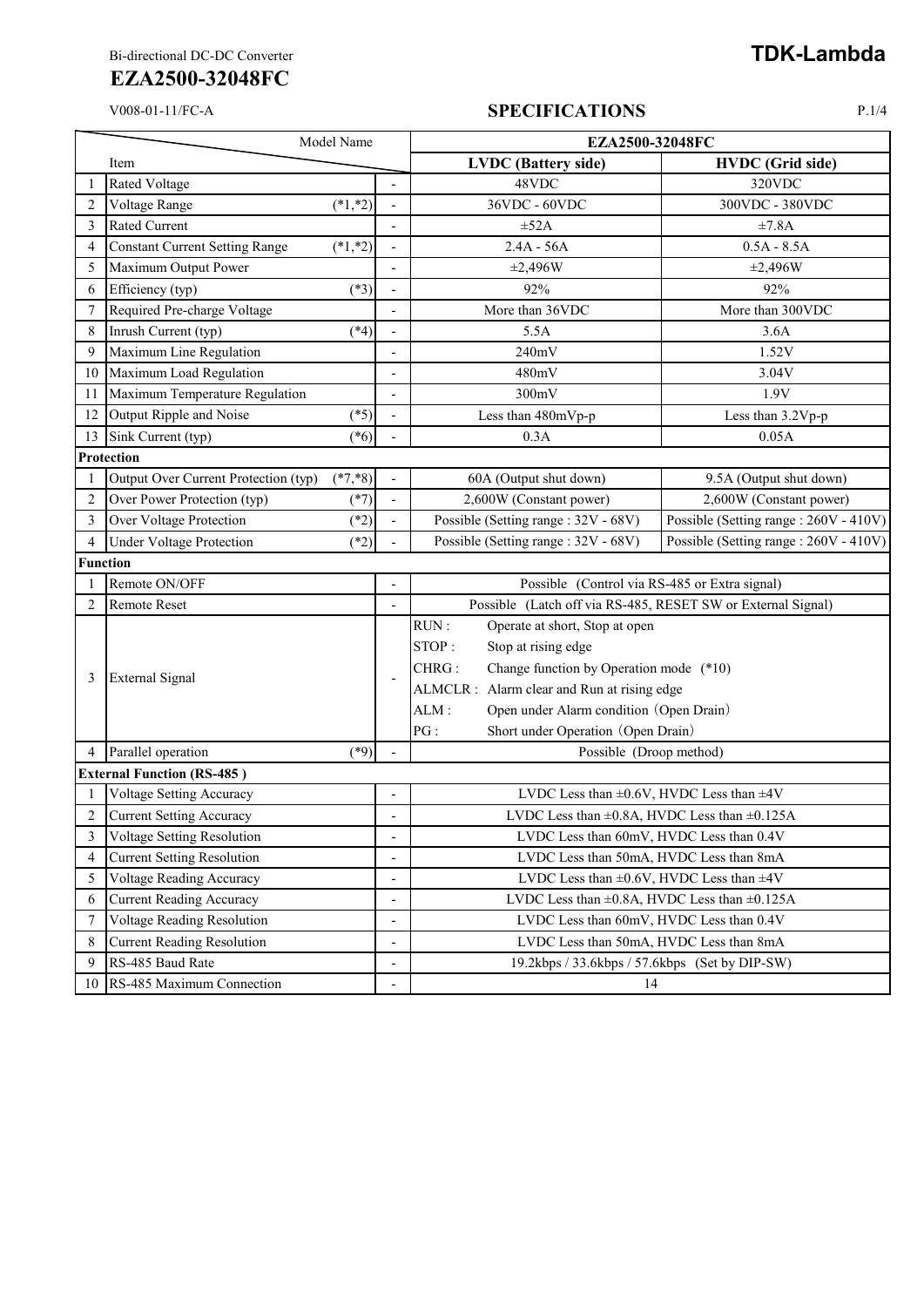#### V008-01-11/FC-A **SPECIFICATIONS** P.2/4

|                  | Model Name                      |                                   | EZA2500-32048FC                                                                                 |                                                                            |  |  |
|------------------|---------------------------------|-----------------------------------|-------------------------------------------------------------------------------------------------|----------------------------------------------------------------------------|--|--|
|                  | Item                            |                                   | <b>LVDC</b> (Battery side)                                                                      | <b>HVDC</b> (Grid side)                                                    |  |  |
|                  | Environmental                   |                                   |                                                                                                 |                                                                            |  |  |
|                  | <b>Operating Temperature</b>    | $-10^{\circ}$ C - $+50^{\circ}$ C |                                                                                                 |                                                                            |  |  |
| $\overline{c}$   | Operating Humidity              |                                   | 30 - 90%RH (No Condensing)                                                                      |                                                                            |  |  |
| 3                | Storage Temperature             | $\overline{\phantom{0}}$          | $-20^{\circ}$ C - +70 $^{\circ}$ C                                                              |                                                                            |  |  |
| 4                | Storage Humidity                | $\overline{\phantom{0}}$          | 10 - 95%RH (No Condensing)                                                                      |                                                                            |  |  |
| 5                | Vibration                       | $\overline{\phantom{a}}$          | No Operation, 10-500Hz (Sweep 1min) 10.2m/s <sup>2</sup> Constant, X, Y, Z Each Direction 1hour |                                                                            |  |  |
| 6                | Shock                           | $\overline{\phantom{a}}$          | $196.1 \text{m/s}^2$ maximum                                                                    |                                                                            |  |  |
|                  | Cooling                         |                                   | Forced Air Cooling by built-in FAN (Air Intake)                                                 |                                                                            |  |  |
| 8                | <b>Installation Location</b>    | $\overline{\phantom{0}}$          | Indoor use                                                                                      |                                                                            |  |  |
| 9                | Altitude                        | $\overline{a}$                    | Less than 2,000m                                                                                |                                                                            |  |  |
| <b>Isolation</b> |                                 |                                   |                                                                                                 |                                                                            |  |  |
|                  |                                 |                                   |                                                                                                 | Primary (320V) - Secondary (48V) & Signals: 3kVAC(20mA) 1min               |  |  |
|                  | Withstand Voltage               | ٠                                 |                                                                                                 | Primary (320V) - Chassis: 2kVAC(20mA) 1min                                 |  |  |
|                  |                                 |                                   |                                                                                                 | Secondary (48V) & Signals - Chassis: 707VDC 1min                           |  |  |
| 2                | <b>Insulation Resistance</b>    |                                   |                                                                                                 | Secondary (48V) & Signals - Chassis, More than 100MΩ at 500VDC 25°C, 70%RH |  |  |
|                  | <b>Safety</b>                   |                                   |                                                                                                 |                                                                            |  |  |
|                  |                                 |                                   |                                                                                                 | Approved by UL62368-1, CSA62368-1, EN62368-1.                              |  |  |
|                  | Safety                          | $\overline{\phantom{0}}$          |                                                                                                 | Approved by UL60950-1, CSA60950-1, EN60950-1.                              |  |  |
|                  |                                 |                                   |                                                                                                 | (Expire date of 60950-1:20/12/2020)                                        |  |  |
|                  | <b>Physical Characteristics</b> |                                   |                                                                                                 |                                                                            |  |  |
|                  | Weight                          |                                   | Less than 8 kg                                                                                  |                                                                            |  |  |
|                  | Size (W x H x D)                | mm                                | 422.8 x 43.6 x400                                                                               | (Refer to outline drawing)                                                 |  |  |

Please read instruction manual Carefully, before using the unit.

=Notes=

- \*1. Please refer to Derating Curve.
- \*2. It can be set via RS-485.
- \*3. Ta=25°C, rated voltage and rated current.
- \*4. Not applicable for the inrush current to Noise filter for less than 0.2ms.
- \*5. Measure with Ripple Noise Meter (RM-103 : Made in KEISOKU GIKEN Co.Ltd).
- \*6. Current sink appear when applied voltage is greater than output target voltage.
- \*7. Parameter is fixed.
- \*8. Shut down method, manual reset.(Latch off via RS-485, RESET SW or External Signal)
- \*9. Droop ratio can be set via RS-485.
- \*10. Heteronomy CV mode : Generate at short, Regenerate at open.

Grid Autonomy CV mode : Heteronomy Generate at Short, Autonomy at open. Battery Autonomy mode : No function.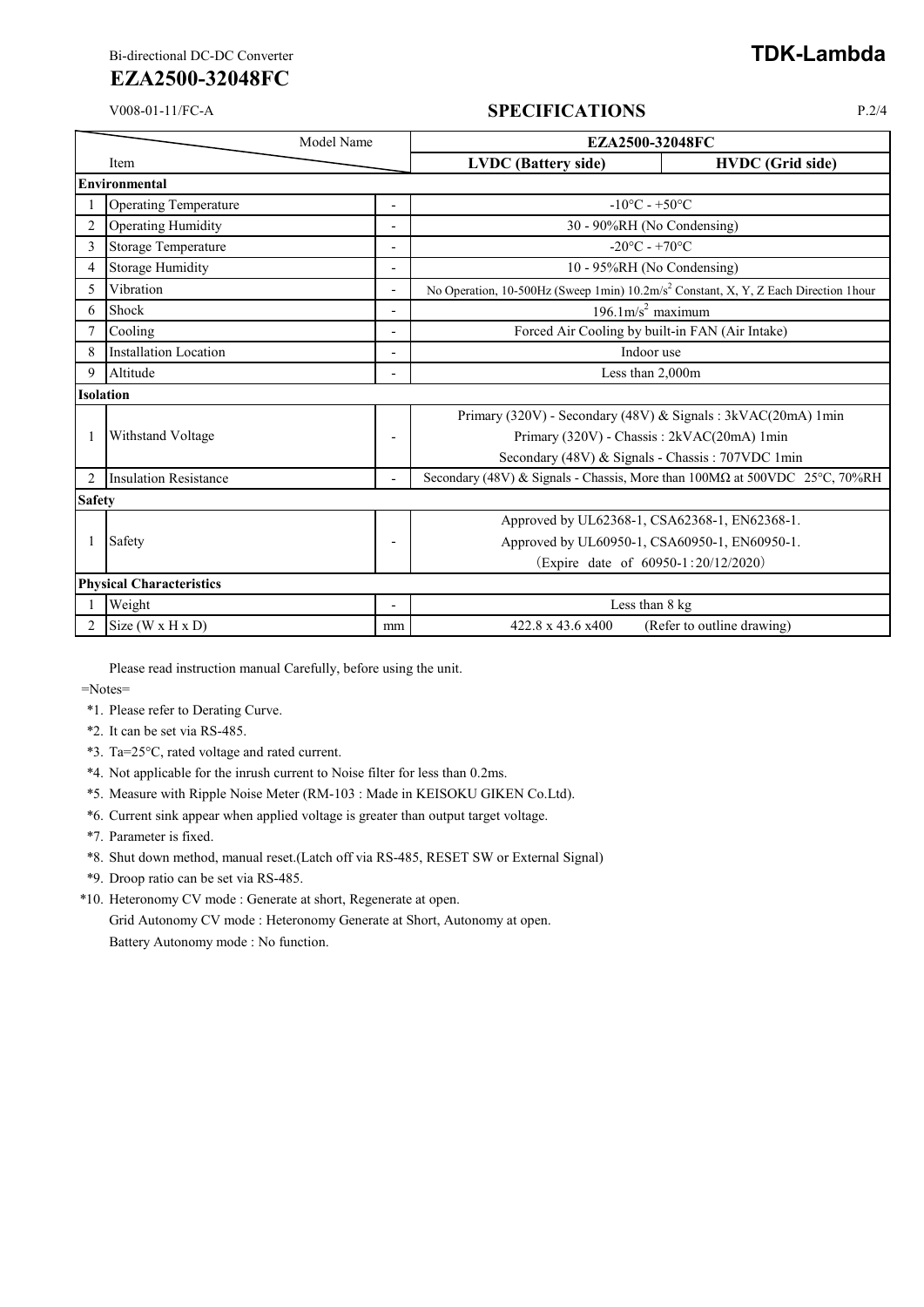#### V008-01-11/FC-A **SPECIFICATIONS** P.3/4

|                                 | Model Name                                                         | EZA2500-32048FC                                                                                                        |  |  |  |
|---------------------------------|--------------------------------------------------------------------|------------------------------------------------------------------------------------------------------------------------|--|--|--|
|                                 | Item                                                               | <b>Operation Mode</b> (*11)                                                                                            |  |  |  |
|                                 | <b>Heteronomy CV mode</b>                                          |                                                                                                                        |  |  |  |
|                                 | Operation mode                                                     | Output voltage control at Generation and Regeneration.                                                                 |  |  |  |
| $\overline{2}$                  | Power Conversion Direction State Method                            | External Signal CHRG or control via (RS-485)                                                                           |  |  |  |
| 3                               | LVDC CC at Regeneration<br>$(*12)$<br>$\overline{\phantom{a}}$     | Possible (Control LVDC current constant).                                                                              |  |  |  |
| 4                               | LVDC 0V Ramp up<br>$(*13)$<br>$\blacksquare$                       | Possible                                                                                                               |  |  |  |
| 5                               | <b>Battery Over Charge Protection</b><br>$(*14)$<br>$\blacksquare$ | Possible                                                                                                               |  |  |  |
| 6                               | <b>Battery Over Discharge Protection</b><br>$(*14)$                | Possible                                                                                                               |  |  |  |
| <b>Grid Autonomy CV mode</b>    |                                                                    |                                                                                                                        |  |  |  |
|                                 | Power Conversion mode                                              | Control HVDC voltage constant.                                                                                         |  |  |  |
| $\overline{c}$                  | Dead Zone set<br>$(*14)$                                           | Possible                                                                                                               |  |  |  |
| 3                               | LVDC 0V Ramp up<br>$(*13)$<br>$\blacksquare$                       | Possible                                                                                                               |  |  |  |
| 4                               | Battery CC mode<br>$(*14)$<br>$\blacksquare$                       | Possible (Control battery side current with constant current mode)                                                     |  |  |  |
| 5                               | Forced Charge mode<br>$(*12)$                                      | Possible (Change to Hetronomy CV mode)                                                                                 |  |  |  |
| 6                               | <b>Battery Over Charge Protection</b><br>$(*14)$                   | Possible                                                                                                               |  |  |  |
|                                 | <b>Battery Over Discharge Protection</b><br>$(*14)$                | Possible                                                                                                               |  |  |  |
| <b>Battery Autonomy CV mode</b> |                                                                    |                                                                                                                        |  |  |  |
|                                 | Power Conversion mode                                              | Control LVDC voltage constant.                                                                                         |  |  |  |
| 2                               | LVDC 0V Ramp up                                                    | Possible                                                                                                               |  |  |  |
|                                 | Other                                                              |                                                                                                                        |  |  |  |
|                                 | PCB Coating materials<br>$\overline{\phantom{a}}$                  | HumiSeal 1B51NSLU                                                                                                      |  |  |  |
| 2                               | PCB Coating areas                                                  | Mounting surface and solder surface of six internal boards.<br>(Excluding discrete parts, screw holes, and connectors) |  |  |  |

Please read instruction manual Carefully, before using.

=Note=

\*11. Control mode can be set via RS-485 or DIP-SW setting.

\*12. It can be changed by External Signal.

\*13. It can start up under pre-charge voltage (less than 36V).

\*14. It can be set via RS-485.